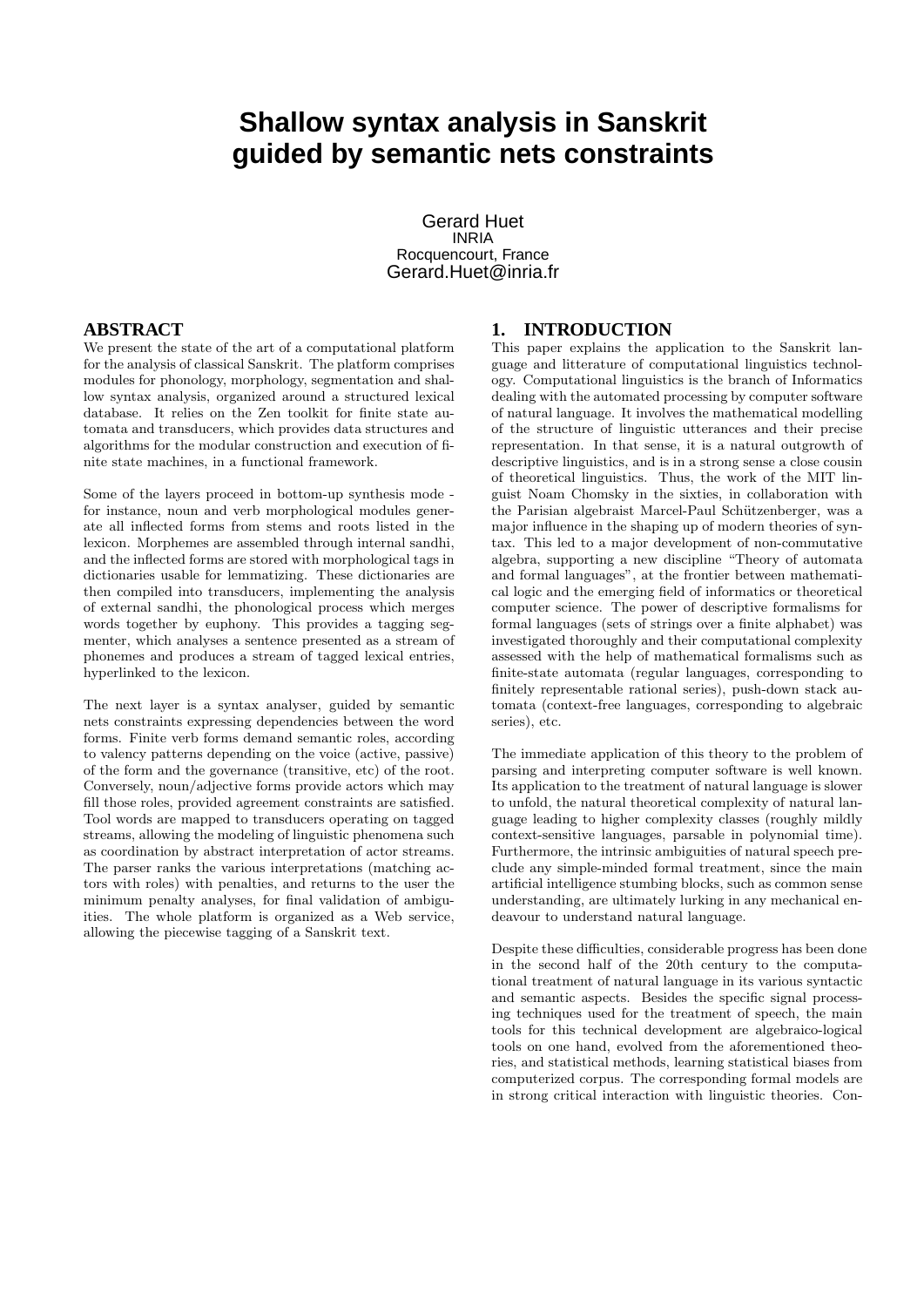crete applications (notably to text processing tools such as spell and syntax correction, to tools for search in textual databases such as Web search engines, and in a longer term perspective to inter-lingual document translation software) have been strong incentives to develop powerful computerized linguistic platforms, notably for the English language.

Other languages are not so advanced in terms of computerization. On the one hand, elaborate theories of syntax for English are of little help for the development of parsers for languages having radically different syntactic structure. Thus, a language with strong morphology such as Sanskrit will tend to give light constraints to the sequential order of words in a sentence, contrarily to languages with rigid word order such as English, whose syntax enforces a rather strict subject-verb-object ordering. On the other hand, English has benefited from its situation as the de facto lingua franca of the modern business world, with generous funding of research and development of its linguistic treatment, leading to early large coverage computerized lexicons, extensive treebanks of tagged corpus, and a wealth of statistical data from immense speech and text resources.

Thus until recently there was very little computational support for Sanskrit. Digitalized texts were entered manually, there was no mechanical way to tag or search reliably Sanskrit corpus, and consequently no computerized philology assistance, even for simple statistics computations. This paper presents an ongoing effort to fill this need.

# **2. THE VYAKARANA TRADITION**

The linguistic tradition of ancient India was developed very early as a part of valid Vedic knowledge. Among the six recognized Vedic branches of knowledge ( $vedasada\nu$ a), four are concerned with language: phonetics  $({\acute{s}}ik{\acute{s}}\bar{a})$ , grammar  $(vy\bar{a}karana)$ , hermeneutics  $(nirukta)$  and prosody  $(chandas)$ . In these ancient disciplines, linguistics is not the study of the vernacular language ( $bh\bar{a}s\bar{a}$ ), but concerns rather the refined language (samskrta) - i.e. Sanskrit. In particular, the grammatical tradition of Sanskrit is extremely ancient. Many Sanskrit scholars must have studied the formation rules of phonetics and morphology, until an intellectual giant, Pāṇini, appeared in the 5th century before Christian era, with a grammar in eight chapters  $(Ast\bar{a}dhy\bar{a}y\bar{i})$ which superseded all previous work and set an unsurpassed standard of linguistic precision. Further linguists (notably Kātyāyana and Patañjali) will essentially limit themselves to commentaries aiming at the proper explanation of the very terse and formal presentation of the  $A$ stadhyayī.

Pāṇini's grammar is an almost exhaustive descriptive presentation of linguistic facts concerning the refined language used by intellectuals of his time, which came to be labeled as Classical Sanskrit. It also describes a number of archaic forms, in order to accommodate the much earlier language of the Vedas. It had such authority that it was soon taken as prescriptive, and consequently Sanskrit was more or less frozen in its evolution, except that the existence of formal generative rules justified their use at arbitrary levels of recursion, unknown up to then in spontaneous speech. Thus the inductive definition of compound substantives was taken as incentive by poets to form arbitrarily long nominal phrases, composed of just one compound word.

Pāṇini's grammar is presented in the form of extremely terse aphorisms  $(s\bar{u}tra)$ , whose proper understanding needs specific technical training. The most striking characteristic of this work is its density. The complete listing of its rules fits easily in 100 pages of a small format book [28]. Most aphorisms are formal rules, governing rewriting operations over strings composed of Sanskrit phonemes, complemented with formal markers used as meta-linguistic tokens. A complex system of exceptions governs the application of one rule over another in case of ambiguities. The system is to a certain extent lexicalized, since it has to be understood with the help of a roots lexicon  $(dh\bar{a}tup\bar{a}tha)$  and a nouns lexicon  $(qanap\bar{a}tha)$  providing morphological information.

It would seem natural to profit of this early tradition in formal linguistics to attempt to use Pāṇini's grammar at the core of a computational linguistics platform for Sanskrit. This is not what we chose to do, and an explanation is in order.

The first problem is that Pāṇini's grammar is *generative*, in the sense that it explains how a Sanskrit locutor with a communicative intention is to proceed in order to construct a correct sentence with the intended meaning. It thus proceeds from semantics to syntax to morphology to phonology, applying rules until he obtains a terminal stream of phonemes representing the correct enunciation of a syntactically correct paraphrase of his intended message. At every step in the process the earlier decisions are available, and thus for instance morphological derivations of a word may depend of the precise sense in which it is used in the sentence, phonological rules may depend on the meaning and morphological features of the word giving rise to the current phonological realization, etc. It is thus not possible to just inverse the rules to get an analysis of a Sanskrit sentence presented as a stream of phonemes (which is basically the input representation of a *devanagar* $\bar{i}$  text, as a syllabic representation unambiguously decomposable as a stream of phonemes, representing faithfully the euphonic combination of the words composing the enunciation). In other words, Pāṇini tells how to speak, given the meaning to be conveyed, not how to understand a speech, i.e. extract its intended meaning from the phonetic signal. Even if we could formally present a Pāṇinean generator, its inversion would lead to all the non-determinism intrinsic to the linguistic ambiguities, which in last resort must use a lot of contextual information for their resolution, including metaphorical knowledge, proper names recognition, and common sense reasoning, all very complex phenomena not presently successfully modelisable computationally. Not to speak of the inherent ambiguities of sandhi exploited by poets to convey parallel meanings.

Another problem is that actually Pāṇini's grammar has not been to this day analysed to a degree of precision warranting its computer implementation. The mutual scope of the various rules is not explicitly stated in the  $s\bar{u}$ trani - only the beginning of sections distributing the applicability of a given rule is indicated, the end of the section being implicit. A long tradition of interpretation has led to more or less standard explicit indications of scoping, like in the classical [28], but such conventions have not yet brought a consensus on this issue. Furthermore, the meta-linguistic rewriting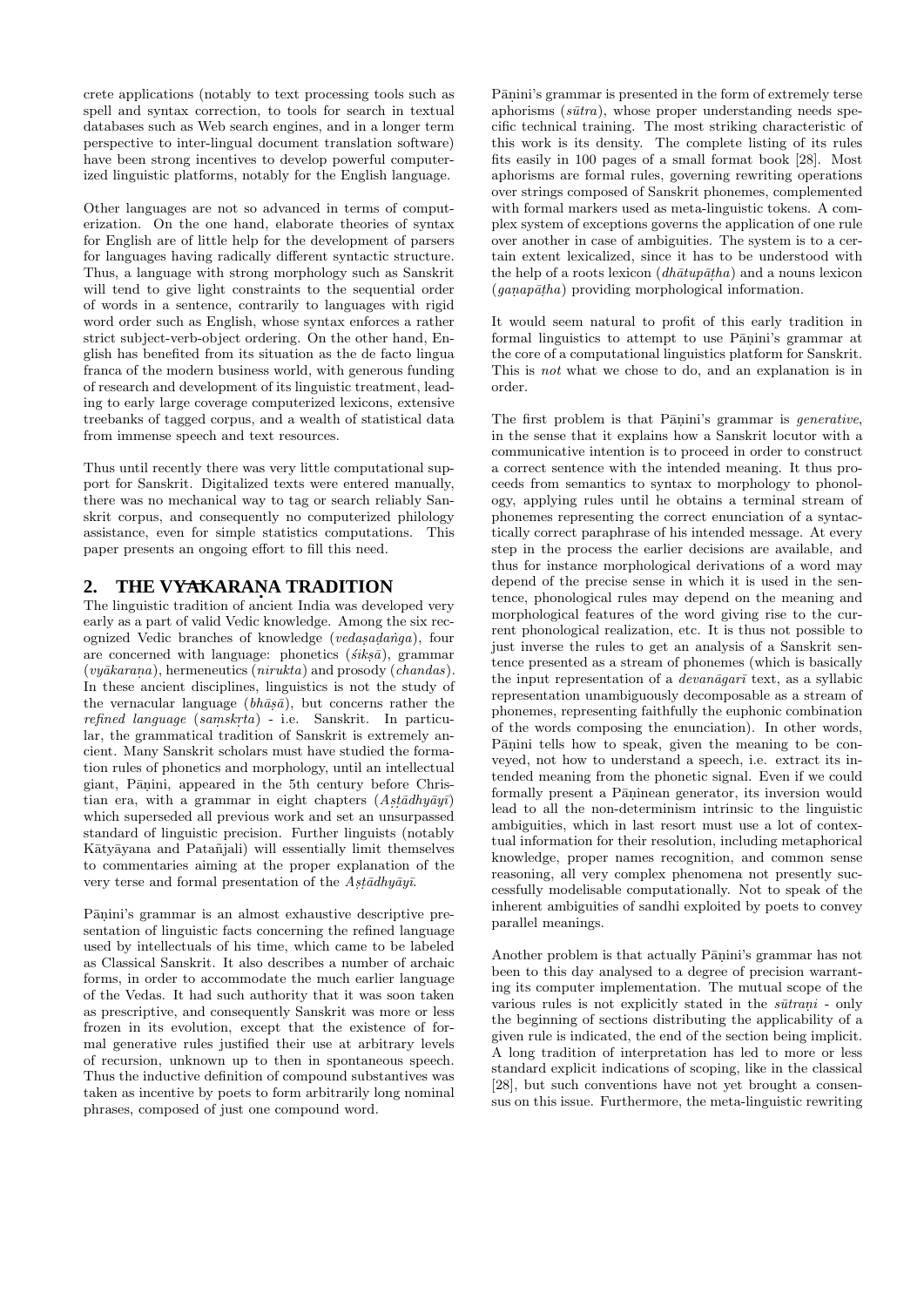machinery of Pāṇini has not yet been presented with a level of detail allowing its precise algorithmic properties to be assessed - is there a complete mechanism for arbitration of conflicting rules, is the system determinate (confluence), is the rewriting always terminating, what is the computational power of the underlying formal system, etc. Such issues are currently a hot topic of research, and progress on these issues ought to follow, but at present there is no serious hope to build a "computerized Pāṇini" soon, and still less to use it in reverse as a parsing tool. Furthermore, as remarked recently on Internet by Michael Witzel from Harvard University, a critical edition of the  $\text{A}$ stadhyay<sub> $\bar{u}$ </sub> manuscripts and of its various commentaries is still badly lacking.

A final consideration is of course that the need of linguistic tools for making sense of real Sanskrit corpus, even restricted to the Classical Sanskrit period, will demand a much wider coverage than the canonical Pāṇinean utterances. Not only Sanskrit new vocabulary was acquired in the 25 centuries time span since he wrote his work, but a lot of say Epic corpus contains important variations from his standard [27]. Specialized dialects exist, such as Buddhist Sanskrit, as well as regional variants, although admittedly the linguistic evolution phenomenon is much less active for Sanskrit, because of the trimuni tradition, than for vernacular languages. Even though, a linguistic analysis of Sanskrit theater plays will demand proper modeling of  $prākrita$  (vernacular) dialects such as  $\alpha r dham\bar{a}gadh\bar{i}$ , in order to analyse the discourse of women and servants.

For all these reasons, Pāṇini's grammar was not chosen as the core ingredient in the linguistic modeling of our platform. Nonetheless, Pāṇini's grammar is ultimately the golden standard against which the generative tools underlying any Sanskrit implementation must be measured.

### **3. LEXICON**

It is our thesis that any platform of natural language mechanical treatment must put the lexicon at the heart of the model, since it is the basic repository of all linguistic facts through which the various layers must communicate. This is a general trend in computational linguistic research: algebraico-logical tools must be lexicalized, in the sense of driving the combinatorial process by rules and parameters read from the lexical database.

Actually our computer lexicon is obtained mechanically from a Sanskrit to French dictionary which we started back in 1994, originally as a human-readable Sanskrit lexicon of Indian culture. Its reverse engineering as a computer-readable lexical database was told in [12, 14, 20]. From the source of the dictionary is mechanically extracted a lexical database of root words informed with morphological features, which is itself further processed by morphological generative processes to databanks of inflected forms, as we shall see. It is to be noted that this process is not a one-time translation: the Sanskrit to French dictionary keeps to be updated asynchronously with the platform development.

A word about the computational environment is in order. We use as our platform programming language a version of the ML functional language developed at INRIA for the last 20 years, called Objective Caml [25]. The main advan-

tage for this kind of computational linguistics software is its modular nature. Parameterized modules called functors, described in separately compilable source files, allow proper sharing of interfaces of independently developed processes. Thus, the translation of our dictionary source into lexical databases is an instance of a generic process which compiles our high-level dictionary presentation into a parametric backend generative process. One such process is the actual printing of the dictionary as a typographically neat highresolution book form (through the devnag-TeX-pdf chain of treatment), and as a Web site interlinking a hypertext version of the dictionary with various linguistic tools (through XML-HTML-CSS-CGI-Unicode Web standards). The full production of a new version of the whole platform takes less than an hour of computer time on my laptop, and thus a high rate of versioning is easily achieved, with incremental compiling of the software and linguistic data.

The structure of our Sanskrit database is independent of French, which concerns only the semantic definition of the words, and not their combinatorial features. Thus the dictionary is designed as a multilingual dictionary, where semantic components for other natural languages (English, Hindi, other Indian languages) will be able to replace the current French interface, either by translation of the corresponding entry, or by alignment of existing digitalized Sanskrit dictionaries such as the Monier-Williams Sanskrit-English dictionary.

Our current lexical coverage, at the time of writing is the following. Our dictionay has 15486 entries, of which 544 are verbal roots, 8512 are substantival generative stems and elementary undeclinables, 3797 are secondary derived stems and compounds, 223 are composed compounds, 60 are morphological suffixes, 121 are frozen inflected forms, 400 are idiomatic forms, 1314 are idiomatic expressions, 203 are citations and 312 are cross-reference links. This vocabulary coverage is sufficient for the analysis of simple Classical Sanskrit sentences, given that our analysis takes care of preverbs recognition and compound analysis, as we shall see.

# **4. PHONOLOGY**

The main stumbling block for the mechanical analysis of Sanskrit is sandhi, i.e. euphonic combination. Sandhi comes in two varieties, morphological sandhi and sentential/compound sandhi. The first kind is invoked when a particle is affixed to a stem, typicallly as a derivational morpheme, or as a flexional suffix. The second kind is used for glueing words together for forming compound words and sentences. In the Western grammatical terminology, the first one is called internal, the second one external. This terminology is to a certain extent misleading. External sandhi is more or less well defined, and consists in local rewriting of phonetic strings (although special cases make it context dependent, for instance there are special cases for dual forms and some pronominal forms). Internal sandhi is more complex, since it involves long-distance cascading retroflex transformations. Furthermore, it is not unique as a string merging operation, there are various forms of internal sandhi according to the morphological process in which it is used - this is where a closer Pāṇinean modeling would be useful.

We modeled external sandhi as a regular relation over phone-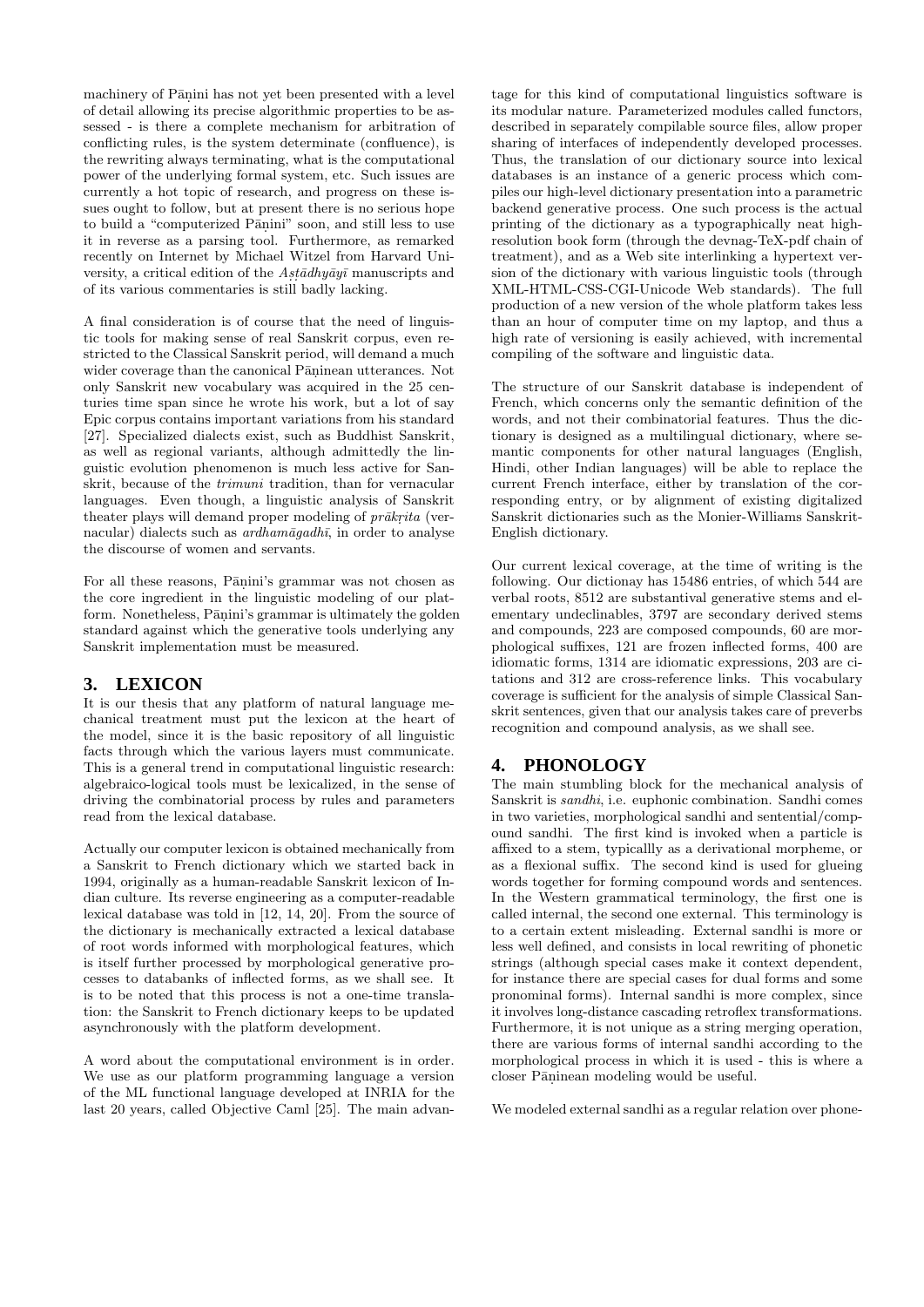mic streams, with contextual rewrite rules attached as attributes to the lexicalised forms. We showed that the regular relation is invertible by an appropriate finite-state transducer, in a situation where the number of analyses is actually finite. This modelisation involved the development of a finite-state library for Ocaml, the ZEN toolkit [15, 16, 18, 19], available as free software at the distribution site http://sanskrit.inria.fr/ZEN. This toolkit is actually independent of Sanskrit. The complete explanation of the segmentation process (sandhi viccheda) is available for computational linguists and theoretical computer scientists as [21], simplified accounts for natural language specialists have been presented in [13, 17].

We also wrote an internal sandhi computer, which operates on phonemic streams not just as a finite state transducer, but as a computational process involving context-dependent transformations for instance for retroflex transformation. This internal sandhi generator is the workhorse of flexional morphology, as we shall see. In order to avoid parasitic overgeneration of roots and stems ending in phonemes  $j$  and  $h$ , we have been led to split the corresponding phonemes into two tokens, with the addition of so-called "extra phonemes"  $j'$  and  $h'$ . These are indeed remnants from an earlier Indo-European stratum of language, still implicit from their distinct sandhi behaviour. Thus  $j'$  combines with  $t$  to form combination  $st$  (whereas j obtains  $dh$ ). Similarly  $h$ ' combines with  $t$  to form combination  $gdh$  (whereas  $h$  obtains  $(kt)$ . The lexicon indicates that roots  $bhr\bar{a}j$ ,  $mrj$ ,  $yaj$ ,  $r\bar{a}j$ , *vraj* and *srj* are ended in  $j'$ , leading to forms such as participle mrsta. Similarly, roots dah, dih, duh, druh, muh and snih are ended in  $h'$ , leading to forms such as  $duqdha$ . These are typical context dependent internal sandhi rules, localized as uniform transformations with the help of additional lexicalized markers, fully in the spirit of Pānini.

# **5. MORPHOLOGY**

We distinguish traditionally between derivational morphology and flexional morphology. We first implemented flexional morphology for nouns, using paradigm tables collected from various Sanskrit grammars, mostly Western (Whitney, Macdonnel, Gonda, Renou, Kale). A given substantival stem, with a given gender, leads to a paradigm table listing the permissible suffixes for each valid combination of number and case. The suffixes are glued to the stem with internal sandhi, and the tagged corresponding form is entered in the inflected form database of the corresponding lexical category. Three categories are recognized for such forms: inflected nouns, bare form as left compound component, and inflected forms of root stems, usable only as right compound components. At the time of writing, the number of paradigms for nouns/adjectives, pronouns and numbers is 101.

The morphological generation of verbal forms was more complex, and its unfolding spread over more than two years. It combines derivational morphology - how to generate the stems of the various finite forms systems, and flexional morphology, i.e. conjugation of root forms. The complete paradigms were developed for the present system (present, imperfect, optative/potential and imperative) in the three voices  $(\text{active-}paramaipade, \text{reflexive-}atmanepade, \text{and passive}),$  the future (both in finite form and periphrastic form), the redu-

plicating perfect and the seven forms of aorist in both paras $maipade$  and  $\bar{a}tmanepade$ . Furthermore, the causative, intensive and desiderative conjugations were derived, for the roots which were explicitly marked in the lexicon as adopting such forms. This covers the most usual classical Sanskrit root verbal forms.

The lexicon indicates explicitly which verbs take which preverb. This is very useful for going back and forth, through hypertext links, between a root and a verbal form where preverb affixing may have cascaded. The transitive closure of preverb affixing generated mechanically the set of 81 most usual preverb sequences, kept in a specific database of verbal prefixes. Rather than generating explicitly all verbal forms, only root forms are stored in the inflected forms database of the corresponding category, on the assumption that verbal forms would be analysed through external sandhi analysis. This is a simplifying assumption, and currently a cause of incompleteness, for the preverbs which give rise to specific sandhi, sometimes involving internal retroflexion, like  $\dot{m}$  stems pratisthā, parisvañj, nis $\bar{u}d$ , nirnayati, vistambh, etc. Such constructions will have to be dealt specifically at some further stage. It is to be remarked that these irregular formations are not dealt in a generic way by Pāṇini, whose grammar lists such exceptions in all painful detail.

A special mechanism had to be coined in order to deal with preverb  $\bar{a}$ , since because of its brevity – it is the only mono-phonemic lexical item in classical Sanskrit, whereas the Vedic language has an exclamative particule  $u - it$  may combine with the previous word in ways which cascade with its own sandhi with a root form in non-associative ways. Thus the utterance ihehi (come here) results from the sandhi of *iha* with  $\bar{a}$ , yielding the intermediate *ih* $\bar{a}$  (towards here), which itself combines with imperative *ihi* (go). Storing the verbal form ehi (come) would lead to the incorrect \*ihaihi. The analysis of this phenomenon induces the introduction of two so-called phantom phonemes \*e and \*o, which permit the generation of special forms for the roots starting respectively by short or long  $i$  and by short or long  $u$  in order to pre-compute special forms such as \*ehi in our example, with specific sandhi rules simulating the left-to-right character of sandhi. This mechanism is described in [17].

Finally, we generated the participial stems of roots, a specially generative process, since each participle in its turn yields substantivally declensed forms in all genders, numbers and cases. We identified a present participle, a future participle and a perfect participle in both parasmaipade and  $\bar{a}tmanepade$ , a present passive participle, and a future passive participle with three possible paradigms  $(-ya, -\overline{y}ya, -\overline{z}ya, -\overline{z}yaa)$ tavya). Undeclinable forms are generated for infinitives, absolutives (in  $-ya$  and  $-tv\bar{a}$ ), and the rare periphrastic perfect forms.

### **6. SEGMENTATION AND LEXICAL ANAL-YSIS**

All these inflected word forms are stored in 9 databases, corresponding to 9 different lexical categories, identified as phases or states of the lexical analyser. The lexical analyser is modeled as a modular transducer in the sense of [23]. The diagram in Figure 1 shows the superstructure of this finitestate process.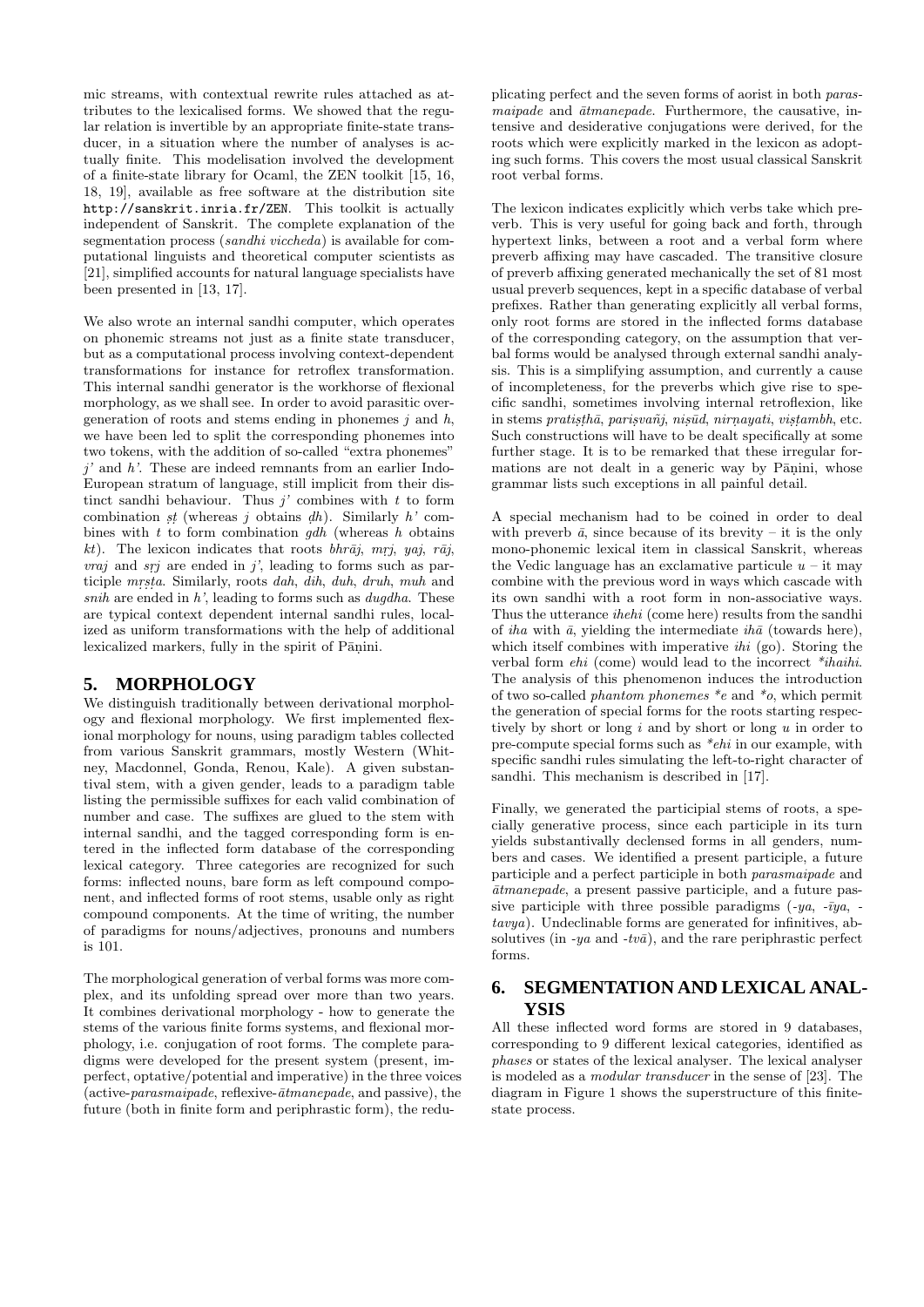

Figure 1: The 9-phases lexical analyser.

We can read on this figure the finite-state description of a Sanskrit sentence understood as a list of Words, where a Word is either a Substantive, a Verb, or an Invariable form. In turn a Substantive is an inflected Noun, possibly prefixed by an arbitrary list of compound-forming noun stems, or an inflected noun root form (Ifc), necessarily prefixed by a non-empty list of compound-forming noun stems. This last distinction is absolutely necessary in order to avoid bad over-generation of wrong segmentations, where the prefixformations of  $-pa$ ,  $-qa$ ,  $-da$  and the like would be attempted as prefixes of all kinds of words. Due to their shortness, these root forms must be restricted to right-components of compounds. Next, a Verb is a root form, possibly prefixed by a list of preverbs, or possibly a composite form of an auxiliary root finite form, with a special periphratic form of a substantive formed with an  $-\bar{i}$  suffix. We coined Iiv (in initio verbum) by analogy with Iic standing for in initio compositi, a common Western categorization. Such compound forms are rarely described in grammars, whereas they form common idiomatic expressions such as  $\eta h a \bar{u}$ (to harden),  $d\bar{u}r\bar{i} b\hbar\bar{u}$  (to go away),  $d\bar{u}r\bar{i} k\dot{r}$  (to send away),  $\it{navi\,kr}$  (to renovate),  $\it{payitr\bar{\imath}\,kr}$  (to purify),  $\it{bhasm\bar{\imath}\,kr}$  (to reduce to cinders), etc. In order for such idiomatic expressions to be recognized as legal Sanskrit, the lexical analyser must accommodate these  $-\bar{i}$  forms. Rather than trying to have an exhaustive list of such idiomatic usage in our lexicon, and an associated complex sub-automaton, we decided to make this lexical category generative, and to duplicate the finite root forms of auxiliaries  $kr$  and  $bh\bar{u}$ . In a similar spirit of simplicity we decided not to limit preverb prefixes for a given root to the ones explicitly listed in the lexicon, although the corresponding data structure is indeed explicit in our implementation. Instead, we collect all preverb prefixes used for at least one root, and allow to regognize them as prefixes of any root. The slight overgeneration which this induces is compensated in our opinion, firstly in the simplified and thus more compact automaton, and secondly in the generative capacity with which it recognizes preverb formation. Our machine will recognize some verb forms as legal even when the corresponding entry does not exist in our limited lexicon.

Maybe this list of legal preverb sequences is worth listing explicitly, since to our knowledge this information is not available in standard grammars:  $ati$ ,  $adhi$ ,  $adhyava$ ,  $adhy\bar{a}$ ,  $anu$ , anuparā, anupra, anuvi, anta, apa, apā, abhi, abhini, abhipra,  $abhivi$ , abhisam, abhyanu, abhyava, abhya, abhyut, abhyupa,  $abhyup\bar{a}$ , ava,  $\bar{a}$ , ut, utpra, ud $\bar{a}$ , upa, upani, upasam, up $\bar{a}$ , up¯adhi, tira, ni, ni, nirava, nir¯a, par¯a, pari, parini, parisam, paryupa, pura, pra, prati, pratini, prativi, pratisam, pratyapa, pratyava, pratyā, pratyut, prani, pravi, pravyā, prā, vi, vini, vini, viparā, vipari, vipra, vyati, vyapa, vyabhi, vyava, vyā, vyut, sa, samni, sampra, samprati, sampravi, samvi, sam,  $samava, sam\bar{a}, samut, samud\bar{a}, samudvi, samupa.$ 

Finally, the Invariable words are classed into firstly Undeclinable forms, such as adverbs, prepositions, conjunctions and other tool words and particles listed in the lexicon, to which are added the root absolutives in  $-tv\bar{a}$ , and secondly absolutive stems in  $-ya$ , necessarily prefixed by a non-empty preverb sequence. We see here how the distinction between the two forms of absolutives is dealt with correctly by the regular grammar formalization.

The state graph shown in Figure 1 is only the super-structure at the phase level, since each phase lexical analysis uses a finer-grain state machine compiled from the corresponding lexical database. The inter-linking of the various machines is implicit from the operation of the reactive engine implementing the lexical analyser as a modular transducer [23]. We remark that proper sharing is induced by this mechanism. Thus the two phases Pv1 and Pv2 of the diagram correspond to a unique preverb sequences recognizer.

Most importantly, the lexical analyser is an external sandhi analyser, which inverts the sandhi rational relation into a finite stream of segmentation solutions, along the sandhi viccheda algorithm explained in [21]. That is, a transition from one phase to the next in the above diagram predicts possible sandhi segmentation, and reports it as a stream of segmentation solutions, yielding an explicit sequence of segments with appropriate sandhi rules. Thus, for instance, on input tacchrutv $\bar{a}$  (having heard this), the lexer responds with one segmentation solution:

Input: tacchrutvaa may be segmented as: Solution 1 : [ tat <t|"s -> cch>] [ "srutvaa <>]

This means that the segmentation tat  $\acute{s}rutv\bar{a}$  is recognized, with sandhi merging the final phoneme  $t$  of  $tat$  with the initial phoneme  $\acute{s}$  of  $\acute{s}rutv\bar{a}$  into the *liaison* phoneme string cch. The answer is thus a very precise *certificate* proving that the input string may indeed be derived from the stated words. Furthermore, since these words are generated from explicit morphological derivations, we may readily lemmatize each form by tagging the lexicon stem with its morphological features, by simple table look-up. In this lemmatizing mode, we effectively get a (non-deterministic) tagger. On the above example, this yields:

Input: tacchrutvaa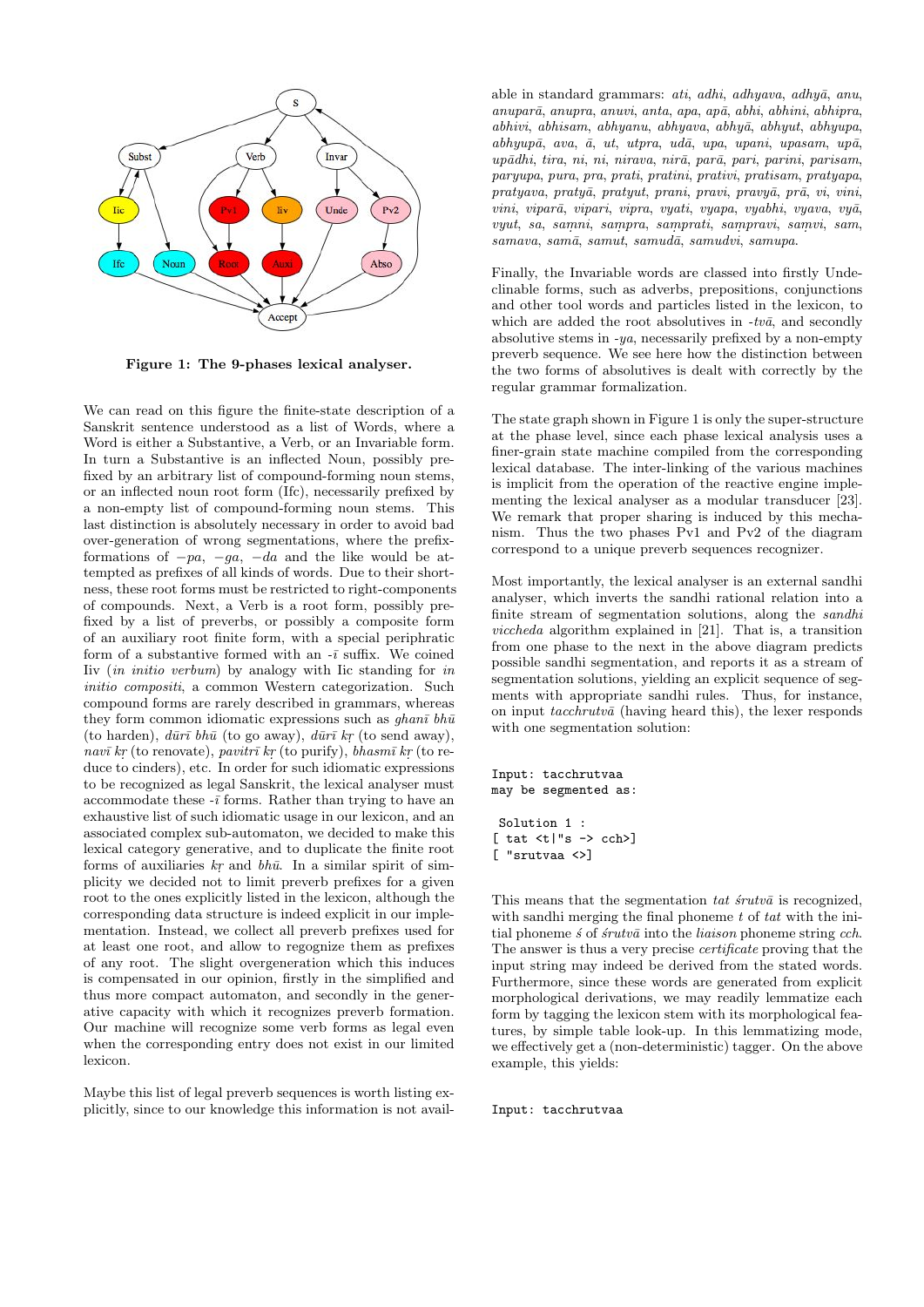```
may be segmented as:
 Solution 1 :
[ tat
  { acc. sg. n. | nom. sg. n. }[tad] <t|"s -> cch>]
[ "srutvaa
  { abs. }["sru] <>]
```
Furthermore, in the Web interface, the stem  $tat$  and  $\acute{s}ru$  are hyperlinks to the corresponding dictionary entries, yielding an approximate interpretation, at least as much as lexical semantics allows.

Here is the treament of a more realistic example (the standing boy answers the master's questions):

```
Input: ti.s.thanbaalakasupaadhyaayasyapra"snaa-
       naamuttaraa.nikathayati
may be segmented as:
Solution 1 :
[ ti.s.than
  { nom. sg. m. | voc. sg. m. }[ti.s.that] <>]
[ baalakas
  { nom. sg. m. }[baalaka] <>]
[ upaadhyaayasya
  { g. sg. m. }[upaadhyaaya] <>]
[ pra"snaanaam
  { g. pl. m. }[pra"sna] <>]
[ uttaraa.ni
  { acc. pl. n. | nom. pl. n. }[uttara] <>]
[ kathayati
 { pr. ac. sg. 3 }[kath] <>]
Solution 2 :
...
```
Remark that the stream of input phonemes is continuous, there is no blank in the representation of a continuous de $van\bar{a}gar\bar{i}$  text. Indeed, the user may provide a few blank spaces here and there, helping the system in guessing the segments, and this will in general decrease the number of returned solutions.

This state of affairs was reported at the XIIth World Sanskrit Conference in Helsinki in August 2003, and the broad lines of the implementation of this Sanskrit tagger were recently presented for an audience of linguists in [22].

Let us give a few figures concerning the automata sizes. Our lexicon currently generates 167163 full and initial iic noun forms, 127122 root verbal forms, 16571 ifc final noun forms, 841 undeclinable forms and 81 preverbs. It also generates the very large number of 224300 participial forms, which actually are not used at present in this tagging engine. The most frequent participles actually occur (usually as adjectives) in the nouns database. Therefore the participial forms are actually not used by the current version of the tagger. They shall be used at a latter stage, as part of a more robust stemmer which will attempt to analyse nonlexicalised forms, as part of a process of lexicon acquisition

from the corpus. The actual transducers data-structures built by compiling the inflected forms databases with sandhi prediction points, is very compact due to the maximal sharing policy of the Zen toolkit. The state transition structure for roots fits in only 155Kb, the nouns one in 1M byte, the iic one in 119Kb, , the iiv one in 67Kb, the ifc one in 22Kb, the aux one in 23Kb. Overall, the full transducer representation needs less than 1.4Mb. Furthermore, its execution time is negligible with respect to the time needed to print the result, since all database accesses have been precompiled into the automaton structure.

The correctness, completeness and termination of this algorithm is proved in [21], assuming that all the forms composing the sentence are indeed generated by the morphological generator. Presently there are three difficulties. The first one corresponds to the exocentric or adjectival usage of compounds  $(bahuvr\bar{u}h)$ , since such compounds may be used in a gender which the right component does not admit by itself. Thus  $b\bar{v}j a$  (seed), a neuter noun, forms the compound  $raktab\bar{i}ja$ , usable in the masculine gender as naming a monster "he whose blood is regenerated". Its nominative form  $raktab\bar{\imath}jah$  is not obtainable as the iic form  $rakta$  followed by an inflected form of stem  $b\bar{v}j\dot{a}$  - unless one generates all forms in all three genders for every noun, at the risk of important overgeneration. For the present version, we chose rather to record in the lexicon such  $\delta ah u v r \bar{u} h i$  usage of compounds, and to add the corresponding missing forms – such  $as \; raktab\bar{\iota}jah.$ 

Actually, a preprocessing phase on the lexicon identifies all compounds which are irregular, in the sense of not being obtainable by external sandhi of the iic. form of their left component with a regular stem of their right component. This analysis adds 180 'autonomous' compound forms. This list includes dvandva compounds with double dual forms, such as *mitrāvarunau*, compounds whose left component uses a feminine form, such as  $durg\bar{a}p\bar{u}j\bar{a}$ , or an inflected form, such as vasumdhara, irregular external sandhi such as *prsodara* or  $viśvāmitra$  or even internal sandhi such as  $r\bar{a}m\bar{a}yana$ . Their inclusion as autonomous ready-made nouns allows the generation of their forms, since our automaton is not able to get their analysis (as compounds) from their components. Besides these exceptional cases, all compounds formed with stems from the lexicon are analysable, down to any nesting level, without the need to have them explicitly listed as lexicon entries.

A kind of reverse difficulty occurs for  $\frac{avgay\overline{a}}{\overline{a}}$  compounds such as  $yath\bar{a}sakti$ , which ought to be recognized as an invariable adverb, although its rightmost component admits inflexion. This is a minor cause of overgeneration. Finally, we shall have to add verbal forms in the cases where the affixing of a preverb provokes retroflexion or other sandhi transformation out of the realm of external sandhi, like pratisthā.

### **7. SHALLOW PARSING**

The main problem with the tagger we just described is its horrendous over-generation. For the simple sentence given above, we get 60 candidate segmentations, most of which are completely nonsensical. For a slightly longer sentence, the number of candidate segmentations may well exceed 10000,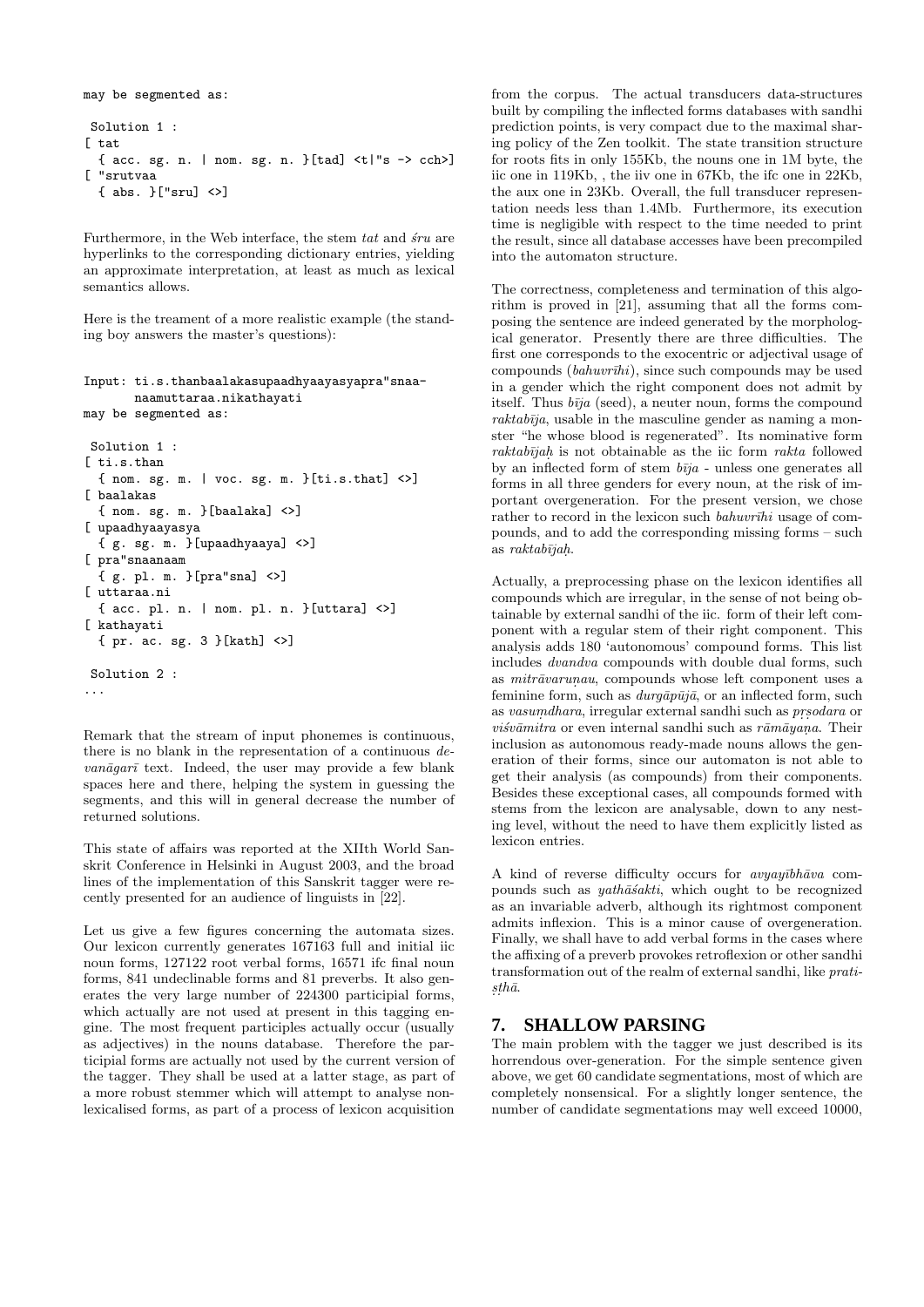rendering the tool useless without extra analysis. This is why we set to build a filtering mechanism, based on semantic principles. In Pāṇinian terms, this amount to do its  $k\bar{a}raka$  analysis, in Western terms this means computing dependency structures consistent with thematic roles of constituants.

The analysis consists in trying to match the valency or subcategorisation pattern of verbal forms - needed thematic roles for the verb to be meaningful for denoting a situation or action - with the possible roles assumed by noun phrases through their case classification. Thus a transitive verb will demand an Agent and a Patient. If it is in the active voice, these will be realized respectively by a substantive form in the nominative case (the Subject) and a substantive form in the accusative case (the Object). If it is in the passive case, we shall need an instrumental for the Agent; if the verb is transitive, we shall need also a nominative for the Patient. As in the previous case, the nominative must agree in number and person with the verbal finite form. For passive intransitive verbs, in the Impersonal aspect, there is no need of nominative, since there is no grammatical subject, the logical subject being the instrumental Agent. This leads to a graph-matching algorithm, for each possible interpretation of tags in any given candidate segmentation. Extra substantives in the nominative case will be tentatively merged with an already chosen one, provided they agree in number and gender, in order to account for adjectival use and appositions. Extra substantives in other cases are taken as semantically neutral adverbs (or unanalysed possessive noun phrases for genitives). Similarly vocatives are ignored. When finite verb forms are missing, the copula is postulated, and a substantive in the nominative case is taken as the predicate. Missing roles, as well as extra nominatives, are counted as penalities. For each branch fixing a choice of morphological tag to every segment, an integer penality is thus computed, and the minimum of all such penalities is the compound penality of a candidate segmentation. Then only segmentations with minimal penalty are presented to the user, in two lists. The first list is the preferred one, it gives the minimal penalty solutions with minimal number of segments. The second one gives second-choice potential solutions, with lowest penalty but non-minimal number of segments.

This algorithm, crude as it is, is very efficient in practice to reject most non-sensical solutions, while keeping the intended interpretation within a small list of candidate solutions proposed to the user for perusal. Let us give a few typical uses on non-trivial sentences. First of all, on  $_{\rm our\,\,t}$ isthanbālakasupādhyāyasyapraśnān $\bar{a}$ muttarā $n$ ikathaya $t$ i example above, our parser returns only one segmentation among 60 possible ones (it is actually the first solution shown above), and thus the filtering efficiency is 100% in this example. Only one additional candidate is proposed along.

Let us now consider a sentence which exhibits interesting levels of ambiguity:  $śvetodhāvati$ . The lexical analyser finds 15 candidate segmentations. The parser filters out all of them but the first one, proposed as best interpretation:

Input: "svetodhaavati may be segmented as:

# **The Sanskrit Parser Assistant**

Lexicon: Heritage Version 218 [2007-03-24]



Figure 2: Semantic analyses of solution 1

```
Solution 1 :
[ "svetas
  { nom. sg. m. }["sveta] \langle \text{as}| \text{dh} \rangle -> odh>]
[ dhaavati
  { pr. ac. sg. 3 }[dhaav#1]
| { pr. ac. sg. 3 }[dhaav#2] <>]
```
In this solution, there is an ambiguity between  $dh\bar{a}vati$  as a form of root  $dh\bar{a}v_1$  (he runs) and as a homophonic form of root  $dh\bar{a}v_2$  (he cleans). The subject of the verb is the nominative form  $\acute{s}veta$  - the white one (typically a white horse may be available from the context). But the cleaning interpretation demands an object to be cleaned, which is not available in the sentence, whence a penalty of 1. Our parser Web interface gives this information on demand, for every potential solution. The user may thus peruse the various interpretations, in order to finalize the morphological tags choice, and focus on one completely disambiguated interpretation. Figure 2 shows a screen image of the choices available to him if he chooses this solution.

Each semantic analysis is marked with a green heart symbol, which may be activated by the user in his final choice. If he clicks on the first one, with penalty 0, he will get the final unambiguous tagging corresponding to "the white (one) runs". He may then store this solution as an XML structure, and enter the next sentence of his text. Our machinery may thus be used as a little Sanskrit Tagging Web service.

Now it so happens that this sentence is actually ambiguous. It may also be parsed as "The dog runs here". This actually corresponds to solution 13, also with penalty 0, but relegated to the subsidiary list of candidate solutions, since it involves 3 segments instead of 2: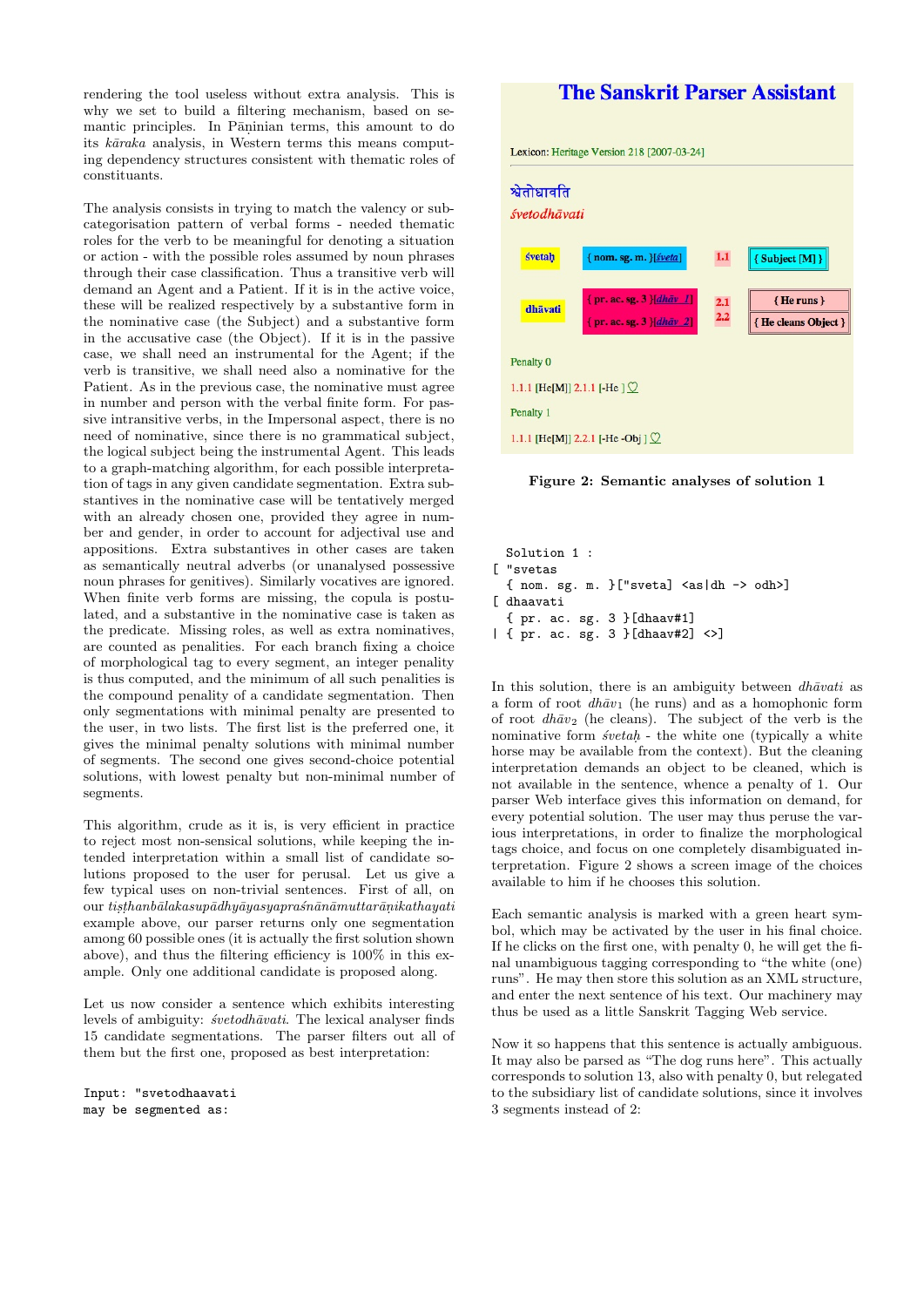

Figure 3: Semantic analyses of solution 13

```
Solution 13 :
[ "svaa
  { nom. sg. m. }["svan#1] <aa|i -> e>]
[ itas
  { adv. } [itas] \langle as|dh \rangle -> odh}
[ dhaavati
  { pr. ac. sg. 3 }[dhaav#1]
| { pr. ac. sg. 3 }[dhaav#2] <>]
```
If the user selects this solution, he will get the analysis in Figure 3.

Again, the two homophonic roots  $dh\bar{a}v$  give rise to an ambiguity, but for the same reason as above the only acceptable one is "to run", leading to the second possible interpretation of this sentence.

We stress that our treatment of  $k\bar{a}rakas$ /thematic roles is minimal. We have so far only used the crudest subcategorisation patterns of verbs, namely whether they may be used as transitive or intransitive verbs. We could of course refine this analysis, demanding a dative argument for verbs of gift, etc. But the additional complexity of dealing with complex subcategorization patterns, with an added level of non-determinism, does not seem worth the trouble for the simple task of filtering out non-sensical interpretations.

We end this section with an example in the Impersonal voice. If we input the sentence  $may\bar{a}supy\bar{a}te$  (I sleep), our parser returns correctly only one solution  $may\bar{a} \, supy\bar{a}t$  (out of 14 possible segmentations), with correct identification of the Agent (I) and process (sleeping), and with no penalty induced from the absence of a grammatical subject.

## **8. TOWARDS A MORE SOPHISTICATED SYNTACTIC ANALYSIS**

The semantic analysis sketched in the preceding section is of course extremely naive. It amounts to deny any role to syntax as an autonomous structure, and assumes implicitly that the order of words in a Sanskrit sentence is irrelevant to its meaning. This is tenable only for very simple sentences, without subordinate verbal phrases (except absolutives, which may be modeled adequately to a certain extent, by accommodating the ellipsed Agent through appropriate subcategorization patterns for the absolutive forms). Also, common phenomena such as coordination are not accommodated properly in this simplistic commutative world. A more sophisticated treatment demands a proper consideration for a syntactic structural level, where the left-to-right precedence ordering between successive words is still available.

One problem in this quest is the scarcity of available material on descriptive Sanskrit syntax, in order to have rigorous arguments to choose one formal model of syntax or the other before even considering its mechanization. Besides Speijer's book on Sanskrit syntax [34] and Apte's "Guide to Sanskrit Composition as a treatise on Sanskrit syntax" [1], both 19th century compositions, there is very little litterature on the topic. Pāṇini is quite exhaustive on morphology, but discusses syntax very cursorily - it is not even clear if he explicitly authorizes a sentence with several finite verbal forms. He basically limits his analysis to the  $k\bar{a}raka$  theory which we strive to emulate with the constraint machinery sketched above. Bhartrhari, an Indian grammarian from the Seventh century, has produced an important treaty on semantics, the Vākyapadīya, which has not been at this date analysed by modern theoretical linguists in ways which could lead to a proper treatment of Sanskrit syntax. His work is actually a semiotics theory, comparable to the Western tradition of philosophy of language, but with the distinctive character that in the Indian tradition grammar is prior to logic, and thus the notions of semantics arise from natural language constructions, instead of relying on logical considerations built on mathematical principles - our proof theory of mathematical logic.

Of course there exist numerous case studies on aspects of Sanskrit Syntax [30, 36, 11], but few general theories. In [35], Staal discusses the crucial problem of word order in Sanskrit, proposing a "Calder mobile" model of dependency structures, which is a first approximation to a model of Sanskrit syntax, in which crossings by long-distance dependencies is ruled out. Generalizing the model to more dislocated sentences, a common phenomenon in Sanskrit litterature, involves an analysis of the constraints governing such dislocations, without degenerating into the fully free commutative model. Recent papers by B. Gillon [9, 8, 7] investigate such questions, by giving appropriate syntactic analysis to characteristic constructions taken from the examples in Apte's book. We intend to profit of these analyses in the design of our Sanskrit syntax analyser.

We decided to make experiments in the processing of a Sanskrit sentence by mediating the interface between our lexical analyser and the semantic constraint satisfaction module through a syntactic layer seen as the interpreter for linguis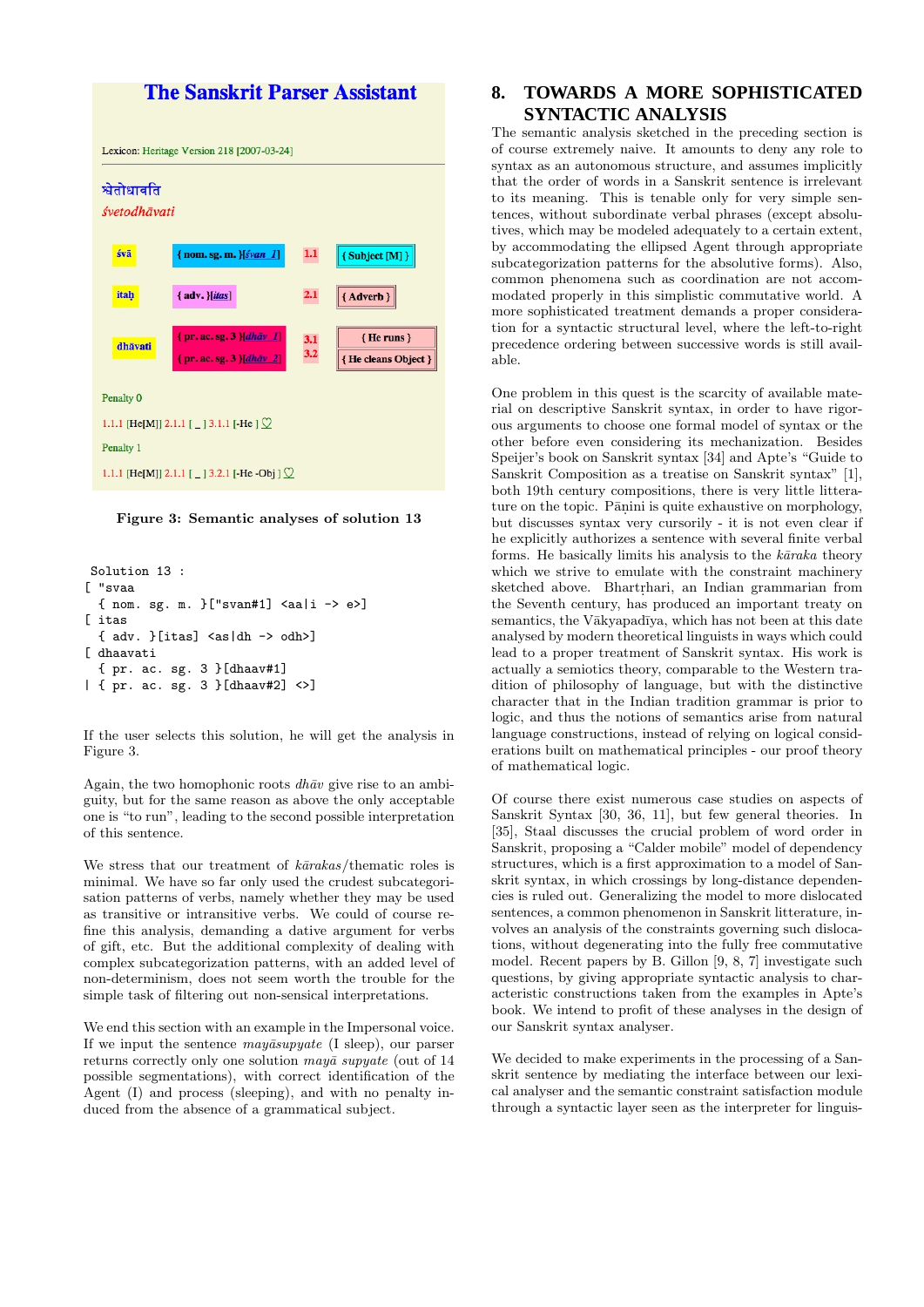tic processes triggered by the particles and other tool words from Sanskrit. The relevant context is that of a linguistic tool modeled as a transducer over morphologically tagged word streams. A linguistic tool is triggered by a tool word in the stream of input words. What it does is to take control over the stream of the preceding words, to apply some transduction over it, and to return this as the input stream to the next item. This methodology is consistent with the postfix nature of most Sanskrit particles, typically iti, which closes a level of direct language as some sort of quotation ending, whose beginning is implicit - i.e. must be decided by the iti tool in light of the preceding context. In its case, the tool applies not just to the preceding stream of lexical items of the current sentence, but to the whole preceeding context.

We implemented as an experiment two such tools. The first one is the saha (with) tool, which just checks that its predecessor is a substantive in the instrumental case, and absorbs it so that it does not contribute to further dependencies. Here the resulting tag is no more a mere morphological tag, but rather a Saha clause having the instrumental item as an argument constituant. That is, our tool transducers are really operators on syntax tree streams.

The second tool concerns coordination, it is the ca (and) tool. This tool looks in its immediate left neighborhood, possibly grouping words in noun phrases in the case of agreement (typically an adjective qualifying a noun, and agreeing with it is number gender and case). It then applies addition of two or more such morphological chunks in order to return a compound chunk, making explicit the coordination structure. Here addition is an operation computing independently in the three dimensions of a noun morphological tag. Over their number, it is a non-standard commutative addition, where one plus one equals two, two plus one equals many, and many plus anything equals many. Over their gender, it is a max operation, where Masculine is higher than Feminine, itself higher than Neuter. Over their case, it must check that they agree. Finally, when the case is Nominative, it computes the addition of their person as a max operation, where the first person is higher than the second which is higher than the third (thus you and I makes us, and he and you makes the whole of you). Actually, the combinatorics of the ca particle is a little bit more complex, but I am simplifying in this exposition. With the help of the ca tool, our parser is able to find the right solution (among 120 possible segmentations) to the sentence dvitīyakaksyāyāmdvebāliketrayobālakāścapathante (in the second class two girls and three boys are studying).

### **9. CONCLUSION**

We have described in this paper a methodology for a computeraided analysis of Sanskrit sentences, with three tiers. The first tier is a complete sandhi segmenter. The second tier is a dynamic shuffling of the morphologically tagged lexemes by stream combinators governed by the tool particles. It is very sketchy at this point. The third tier is the thematic roles constraint processing machinery, which we did not describe in detail, but which strives to be consistent with Pāṇini's view of syntax, as exposed for instance in Kiparsky's paper on the architecture of Pāṇini's grammar [24]. However, Pāṇini's kāraka assignment procedure does not give a ex-

plicit role to the polarities which underly our model, in the spirit of linear logic or categorial grammars - thematic roles in the verb subcategorization patterns are of negative polarity, and match the positive polarity of the actors, represented by substantive phrases of a given case. Furthermore, his treatment of Nominative as a default case is remote from our own treatment where the Subject is a prominent notion, except in the Impersonal voice. This may reflect an incorrect linguistic bias, and the role constraint management may require some adjustements to correct this discrepancy, which calls for further investigation.

We believe our notion of linguistic tool is a valuable abstraction. We have validated the general idea on two specific constructions, but many more tools need to be defined, and their mutual interaction will raise important problems in the elaboration of a proper semantical treatment. Furthermore, our current implementation is too naive to be viable in a long-term real-scale usage. Syntactic constructions are not shared during the non-deterministic search, leading to ultimate exponential behaviour. We believe a serious treatment of syntactic constraints must use the modern implementations of constraint programming to search for their satisfaction. Furthermore, appropriate notions of underspecified partial structures, in the spirit of Tree Adjoint Grammars or more recently of Interaction Grammars must be put to use to reify the dependency structure.

A proper notion of syntax will have of course to analyse compounds along their various modes of formation. The  $bahuvr\bar{h}i$  construction, or exocentric compound, promotes a substantive to an adjective (like in English long-nosed as the adjective qualifying a person with a long nose) itself often substantivized as a typical member of its class. These two coercions must be marked for their semantic interpretation, although they have no phonetic realisation. It seems unavoidable to depart from the tradition of pure dependency graphs, where only phonetically realised items support the structure.

Our Sanskrit engine, comprising the dictionary, parser and associated support tools, is accessible from Internet as a Web service, at URL http://sanskrit.inria.fr. It is easily available on any station running an HTTP server as a stand-alone offline application, and thus on any Linux box with Apache, or on Macintosh stations. Mirror sites of the Sanskrit engine have been installed at the University of Hyderabad and at the Rashtriya Sanskrit Vidyapeetha in Tirupati. Our morphological databases, as tagged XML documents, are available as free linguistic resources downloadable from the above URL. The Zen finite-state toolkit is available as free software from http://sanskrit.inria.fr/ZEN/.

Work is under way to adapt this machinery to the construction of a treebank of parsed sentences, issued from characteristic examples from Apte's Sanskrit Syntax manual. This work is in cooperation with Pr Brendan Gillon from McGill University. It is expected that this treebank will be used to learn statisticallly the parameters of the parser in order to increase its precision. Other modules will attempt statistical tagging, needed for bootstrapping this prototype into a more robust analyser, usable for lexicon acquisition from the corpus.